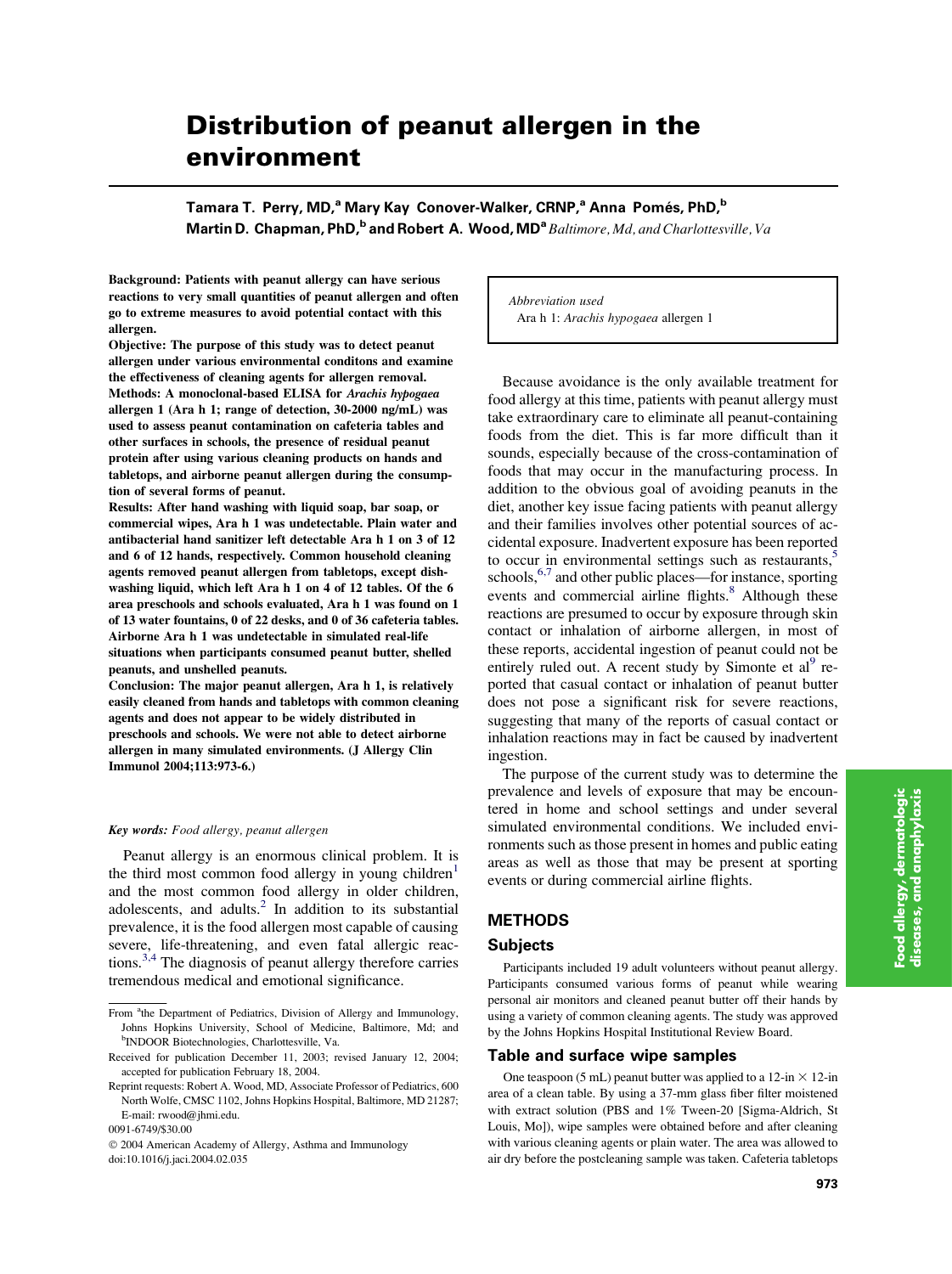TABLE I. Results of table wipe samples\*

| <b>Cleaner</b>                           | No.<br>detectable | <b>Detectable</b><br>range (ng/mL) |
|------------------------------------------|-------------------|------------------------------------|
| None $(n = 5)$                           | 5/5               | $720-6.3 \times 10^4$              |
| 409 Cleaner $(n = 12)$                   | 0/12              | BD.                                |
| Target cleaner with bleach<br>$(n = 12)$ | 0/12              | BD.                                |
| Lysol wipe $(n = 12)$                    | 0/12              | BD.                                |
| Dish soap $(n = 12)$                     | 4/12              | $40-140$                           |
| Water $(n = 12)$                         | 0/12              | ВD                                 |

BD, Below detection.

\*Areas  $12 \times 12$  in were coated with 1 teaspoon of peanut butter, then cleaned using various cleaning solutions or plain water.

and other surfaces including desktops, water faucets, and food preparation areas were sampled at local schools and preschools. Cafeteria table samples were taken just after lunch and before cleaning from tables that included persons who consumed peanut products and from peanut-free tables.

## Hand wipe samples

Approximately 5 mL peanut butter was applied to the hands of volunteers, and some samples were taken before hand washing. Persons were then asked to wash their hands by using their normal hand washing techniques with various cleaning agents or plain water. Participants were also asked to clean their hands with a nonsoap antibacterial hand sanitizer after the application of 1 mL peanut butter. Participants were not instructed on specific hand washing techniques but were told to wipe or wash their hands as they normally would to remove the peanut butter. After hand washing, a 37-mm glass fiber filter was moistened with extract solution, and wipe samples were taken from the hands of participants.

#### Collection of airborne peanut allergen

Participants consumed peanuts in various forms to simulate situations that might create airborne peanut allergen. While peanut products were consumed and open peanut butter jars were present, participants wore personal air monitors (Buck-Genie VSS-12 series, Orlando, Fla, or Gillian High Flow Sampler, West Caldwell, NJ) running at a mean rate of 4 L/min for 60 minutes. Area samples at rates of 4 to 30 L/min (mean, 9.55 L/min) were also collected during some of the eating sessions. To avoid cross-contamination, each simulated setting was performed on different days. To simulate a school cafeteria setting, participants consumed peanut butter sandwiches. For environments similar to sporting events, participants shelled and consumed roasted peanuts. Participants were encouraged to discard peanut shells on the floor and were also allowed to walk on the shells during many of the sessions. To simulate the environment on commercial airliners, each participant opened 15 bags of unshelled peanuts in small, ½-oz packages and consumed the nuts. During each simulated environment, air samples were collected from participants eating the peanut product, from participants sitting next to the peanut eater, and from distances 5 to 10 ft away from the eater. Area samples were also taken 2 in above open peanut butter jars at 4 L/min. Some sessions were performed with the room ventilation turned off to decrease the air exchange rate. All personal and area samples were collected on 37-mm glass fiber filters for 60 minutes.

#### Sample extraction

All samples were stored at  $-30^{\circ}$ C until extraction. Extractions were performed as previously described for air filter samples $^{10,11}$  and wipe samples.<sup>12</sup> Briefly, filters for airborne samples were left in cassettes until extraction. While leaving the filter in place, the support pads were carefully removed from the cassettes. Then, 1.5 mL extract

solution was added to the cassette. Cassettes were rotated overnight at 48C. Visible fluid was suctioned from the cassette. The filter was then folded and compressed in a 3-mL syringe to express any residual fluid. Surface and hand wipe samples were carefully folded and placed in a 3-mL syringe, and 1.5 mL extract solution was added. Samples were rotated overnight at 4°C, and filters were compressed to remove the fluid. Because heat extraction has been reported to yield higher concentrations of Arachis hypogaea allergen 1 (Ara h 1) in food products, some samples were extracted at  $60^{\circ}$ C for 15 minutes, as previously described. $13$ 

#### Peanut ELISA

After extraction, peanut allergen was measured by using a monoclonal-based Ara h 1 ELISA (INDOOR Biotechnologies, Charlottesville, Va), as previously published.<sup>13,14</sup> The range of detection of the assay was 30 to 2000 ng/mL.

## RESULTS

#### Table wipe samples

Five table samples were taken before cleaning, and the range of Ara h 1 on tables was 720 to  $6.3 \times 10^4$  ng/mL. Table wipe samples were obtained after cleaning with each of the following: plain water, dishwashing liquid, Formula 409 cleaner (Clorox Company, Oakland, Calif), Lysol sanitizing wipes (Reckitt Benckiser, Wayne, NJ), and Target brand cleaner with bleach (Target Corporation, Minneapolis, Minn) (Table I). All cleaning techniques except dish soap removed residual Ara h 1. Dish soap left residual Ara h 1 on 4 of 12 samples with levels of 40, 62, 128, and 140 ng/mL.

### School surface samples

Six preschools and schools participated in the study. Two schools had peanut-free tables or peanut-free food preparation areas, and 1 school was entirely peanut-free. Ara h 1 was found on 1 of 13 water fountains (level, 130 ng/mL). None of the 36 eating or food preparation areas sampled contained detectable Ara h 1, including 9 samples taken from peanut-free tables or food preparation areas. None of the 22 desks sampled had detectable Ara h 1.

#### Hand wipe samples

Nine hand samples were taken before cleaning, and the range of Ara h 1 was 480 to  $5.6 \times 10^4$  ng/mL. Hand wipe samples were taken after each of the following cleaning methods: plain water, antibacterial hand sanitizer, Tidy Tykes wipes (Pampers, Procter and Gamble), Wet Ones antibacterial wipes (Playtex Products, Dover, Del), liquid soap, and bar soap ([Table II\)](#page-2-0). Water and hand sanitizer left residual Ara h 1 on 3 of 12 and 6 of 12 hands each (range, 164-8274 ng/mL and 132-1711 ng/mL, respectively). Ara h 1 was undetectable with all other hand cleaning techniques.

#### Airborne samples

Airborne Ara h 1 was undetectable under all simulated environmental settings, including sessions during which participants were allowed to walk on peanut shells ([Table](#page-2-0) [III](#page-2-0)) and sessions with decreased room ventilation.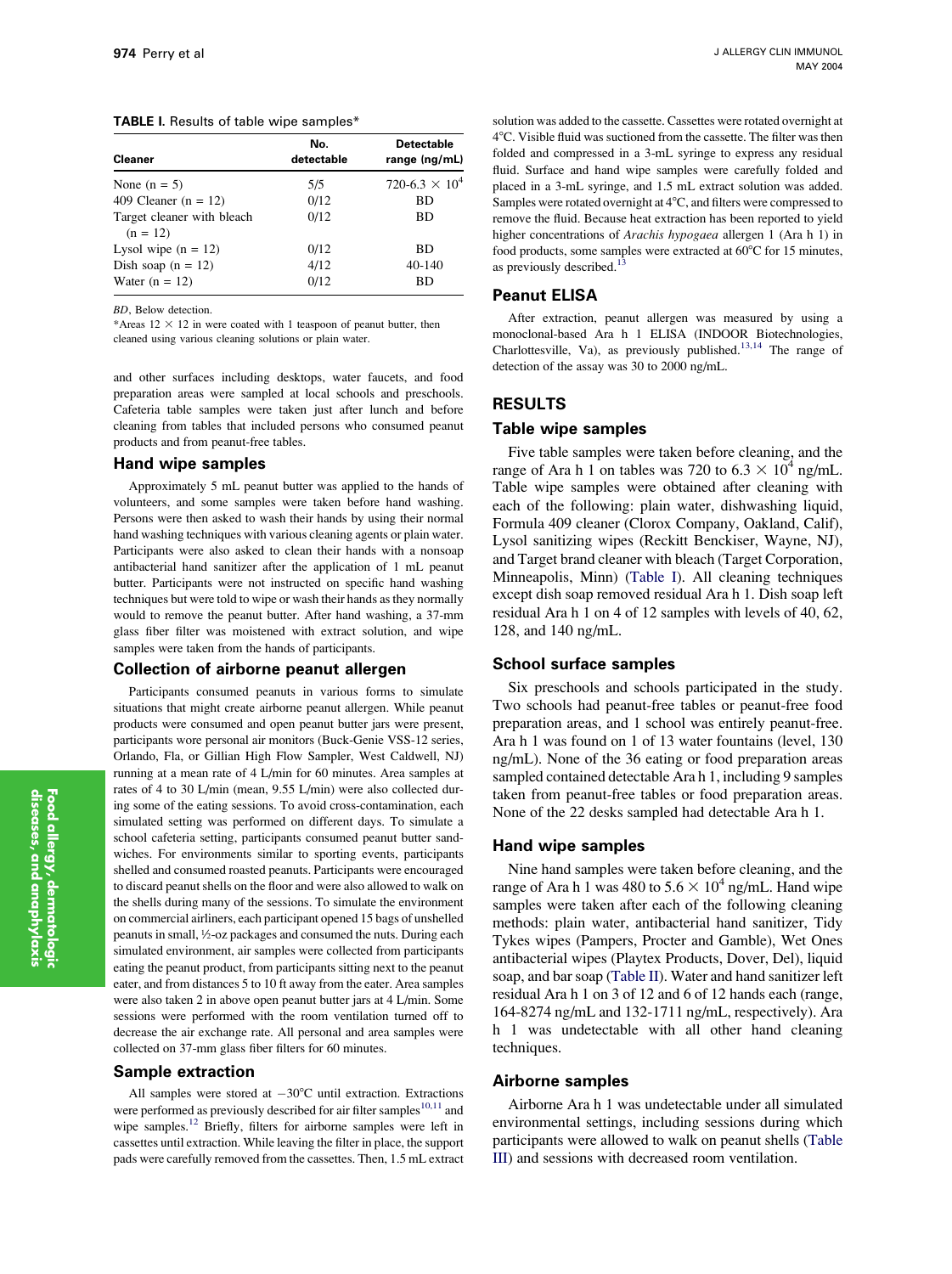<span id="page-2-0"></span>TABLE II. Results of hand wipe samples\*

| Cleaner                                      | No.<br>detectable | <b>Detectable</b><br>range (ng/mL) |
|----------------------------------------------|-------------------|------------------------------------|
| None $(n = 9)$                               | 9/9               | 480-5.6 $\times$ 10 <sup>4</sup>   |
| Water $(n = 12)$                             | 3/12              | 164-8274                           |
| Antibacterial hand<br>sanitizer ( $n = 12$ ) | 6/12              | 136-1711                           |
| Commercial wipes                             |                   |                                    |
| Wet Ones $(n = 12)$                          | 0/12              | ВD                                 |
| Tidy Tykes $(n = 10)$                        | 0/10              | <b>BD</b>                          |
| Liquid soap $(n = 12)$                       | 0/12              | ВD                                 |
| Bar soap $(n = 10)$                          | 0/10              | ВD                                 |

BD, Below detection.

\*Participants cleaned 5 mL peanut butter off hands using various cleaning agents or plain water. One milliliter was applied to hands before cleaning with hand sanitizer.

## **DISCUSSION**

Reports of severe allergic reactions after skin contact or airborne peanut exposure have led to some of the more controversial issues in allergy in recent years, including the need for peanut-free tables in schools and preschools and the provision for peanut-free flights on commercial airlines. A great many decisions have been made on these and similar issues primarily on the basis of fear and anecdotal reports of allergic reactions. Often patients and families avoid situations that would otherwise seem harmless such as eating at school, dining out, or vacationing because of concern of possible inadvertent exposure to peanut allergen. Similarly, recommendations are made regarding the steps that are needed to clean peanut protein from cafeteria tables and other objects, as well as from children's hands, without any data to support them.

In the current study, we used a monoclonal ELISA to measure the presence of the major peanut allergen, Ara h 1, in various settings. We found that Ara h 1 was removed from tabletops with usual cleaning techniques with a variety of different cleaners. The amount of peanut butter used in this study (5 mL) was much greater than expected to be found on tabletops contaminated by someone eating a peanut butter sandwich or other peanut-containing food product. After contamination with this high concentration of peanut allergen, 4 dishwashing liquid samples left residual low concentrations of peanut allergen. No residual Ara h 1 was found after routine cleaning with all other cleaning products or plain water. These data suggest that there is relatively low risk of exposure to peanut allergen when tables contaminated with small quantities of peanut butter are carefully cleaned with most common household cleaning products or water. Similarly, relatively large amounts of peanut butter were removed from hands after using several different cleaning products, although it is important to note that plain water and antibacterial hand sanitizer both left residual Ara h 1 at relatively high concentrations. These cleaning methods therefore appear to be less than ideal for cleaning peanutcontaminated hands and may result in contamination of other objects.

| <b>TABLE III.</b> Results of airborne peanut analysis during |
|--------------------------------------------------------------|
| consumption of various forms of peanut at varving            |
| distances from the peanut source                             |

| Form of peanut<br>Distance from peanut source | Airborne<br>Ara h 1 level |
|-----------------------------------------------|---------------------------|
| Peanut butter                                 | ВD                        |
| Consumer $(n = 23)$                           |                           |
| Next to consumer $(n = 18)$                   |                           |
| Peanut butter jar                             | ВD                        |
| 2 in $(n = 6)$                                |                           |
| Shelled peanuts                               | ВD                        |
| Consumer $(n = 9)$                            |                           |
| Next to consumer $(n = 9)$                    |                           |
| 5 ft ( $n = 3$ )                              |                           |
| 10 ft ( $n = 1$ )                             |                           |
| Unshelled peanuts                             | ВD                        |
| Consumer $(n = 19)$                           |                           |
| Next to consumer $(n = 10)$                   |                           |
| 5 ft (n = 5)                                  |                           |
| 10 ft ( $n = 2$ )                             |                           |

BD, Below detection.

Samples taken from schools and preschools revealed no detectable Ara h 1, except 1 water faucet sample taken from a preschool. This finding was unexpected, because no residual Ara h 1 was detected for many wipe samples taken from tables that included persons who had eaten peanut butter-containing foods. Although these findings cannot be used to make firm conclusions about school settings, they suggest that there is relatively low risk of significant exposure for children with peanut allergy attending similar preshcools and schools.

We were not able to detect airborne peanut allergen under any conditions, including settings that far exceeded what would be encountered by a patient with peanut allergy under usual circumstances. These exagerrated settings included sessions with decreased room ventilation and multiple persons simultaneously walking on peanut shells. It is most likely that this finding is a result of an insufficient sensitivity of the assay, because it is extremely likely that there was some airborne peanut allergen in some of those conditions. The lower limit of detection of the assay is 30 ng/mL, which would correspond to an airborne allergen level of  $187$  ng/m<sup>3</sup> for samples taken at 4 L/min for 60 minutes. Another possiblity is that Ara h 1 is not the allergen responsible for previously reported airborne reactions and that other peanut allergens, such as Arachis hypogaea allergen 2, may become airborne more readily and illicit such reactions. Future studies that include challenging patients with peanut allergy in these settings will be needed to elucidate the risks of airborne exposures more fully.

Previous studies have investigated the threshold oral dose of peanut protein capable of illiciting subjective and objective symptoms in patients with peanut allergy. Hourihane et al<sup>[15](#page-3-0)</sup> found that subjective symptoms were illicited at doses as low as 100 µg, whereas objective symptoms were illicited at doses of 2 to 50 mg. Similarly, Wensing et  $al<sup>16</sup>$  $al<sup>16</sup>$  $al<sup>16</sup>$  found subjective symptoms at oral doses